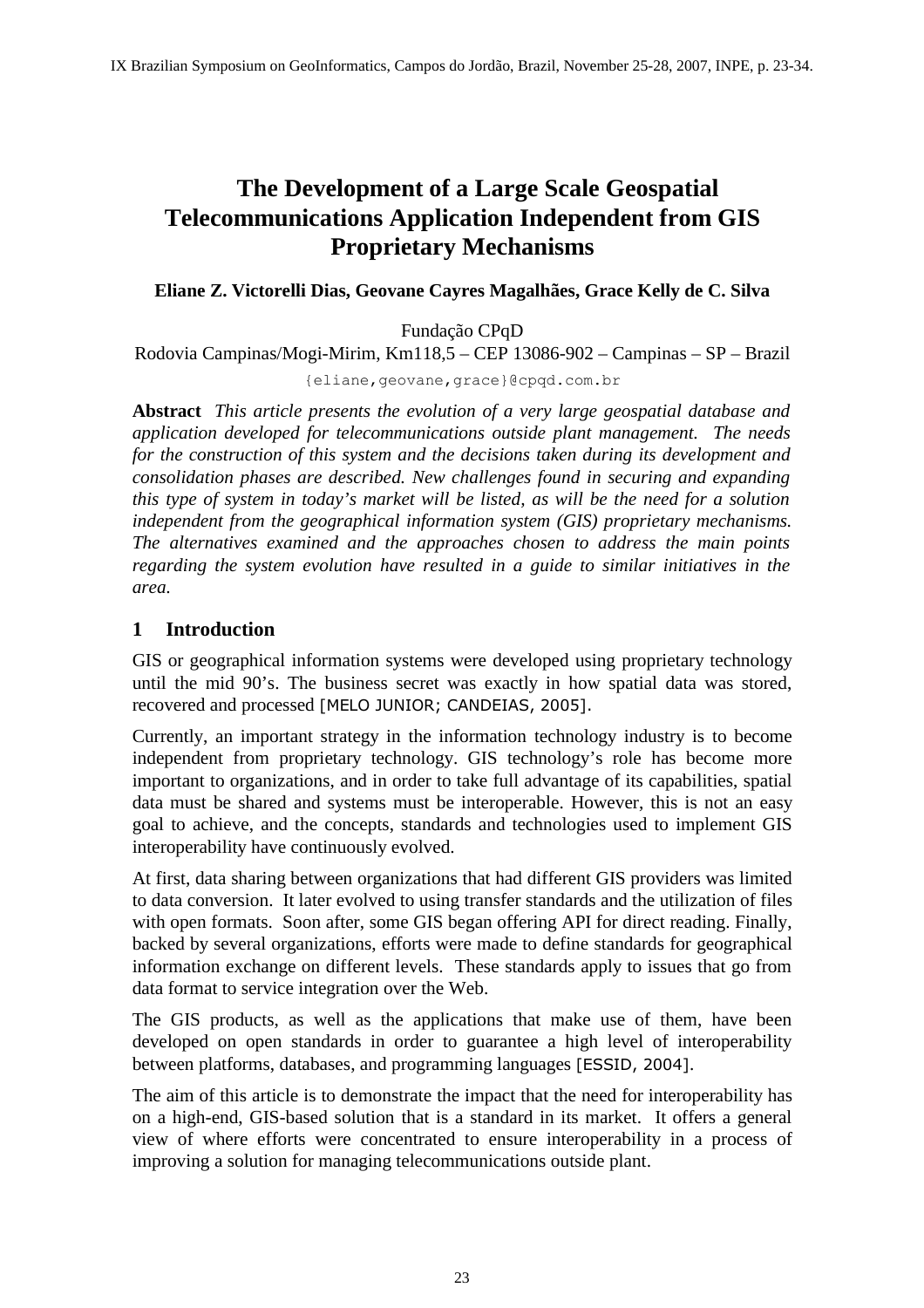This article lays out the historical facts on the development of a telecommunications outside plant management system and how it was conceived in alignment with the trends seen in the geospatial research domain. It then goes on to describe the market demands that motivated stepping up to GIS independence and lists the main characteristics of the new solution. Finally, the main issues involved in the process of making the system GIS-independent are set forth, as well as the alternatives that were evaluated and the solutions that were adopted.

## **2 History**

CPqD OSP is a step up from SAGRE, one of the most complete telecommunications outside plant management systems ever developed. The SAGRE system was created to assist the companies that made up the Telebras System in offering better quality services. The goal was to manage the Brazil's entire telecommunications outside network, offering support to planning, design and operation in a more efficient manner.

The regional operators had different cultures, which led to them using outside plants with different technologies, topologies and representations of their facilities on maps. The initial demand for offering support to functions such as design and records on a more consistent basis led to the system's concept of flexibility and reconfigurability.

Throughout its history, the development of SAGRE was pioneering in several ways. Magalhães (1996) described the technological innovations introduced at the system's concept phase. Since then, every large step ahead taken towards making improvements to the system were oriented by trend analysis and up-to-date surveys.

Given the context, the choice for the GIS platform to offer support to the solution was made based on an international bidding process with a strict benchmark for evaluation.

The first versions of the system indicated that the records and design functions required the development of several user interfaces. To increase productivity and make maintenance easier, metadata was used to automatically generate the interfaces [MAGALHÃES; OLIVEIRA; CUNHA, 1995].

Another requirement that set the system apart from others of its kind was the need for offering support to long term project activity transactions and short term operations transactions simultaneously, allowing users to access multiple views of the network. In order to offer support in such scenario, a complex mechanism for long transactions using versions had to be created [DIAS; GRANADO; MAGALHÃES, 1995].

Making it possible to transfer data from a large number of paper or raster maps onto computer storage was, at that time, and continues to be, a huge challenge [MAGALHÃES, 2007]. This process was traditionally based on the proprietary formats of the GIS used, which made its acceptance burdensome and complex. In order to shorten deadlines and reduce costs, a conversion model built on a high-level, business object oriented language was specified. The development of a method for bulk conversion founded on this format gave way to the participation of domestic companies in the process. The initiative also ensured that an excellent-quality database would be put together, as the same integrity rules supported by the application were secured in the bulk conversion.

At the start of the data conversion process, one of the companies showed interest in controlling all the service provision data such that it were integrated to their outside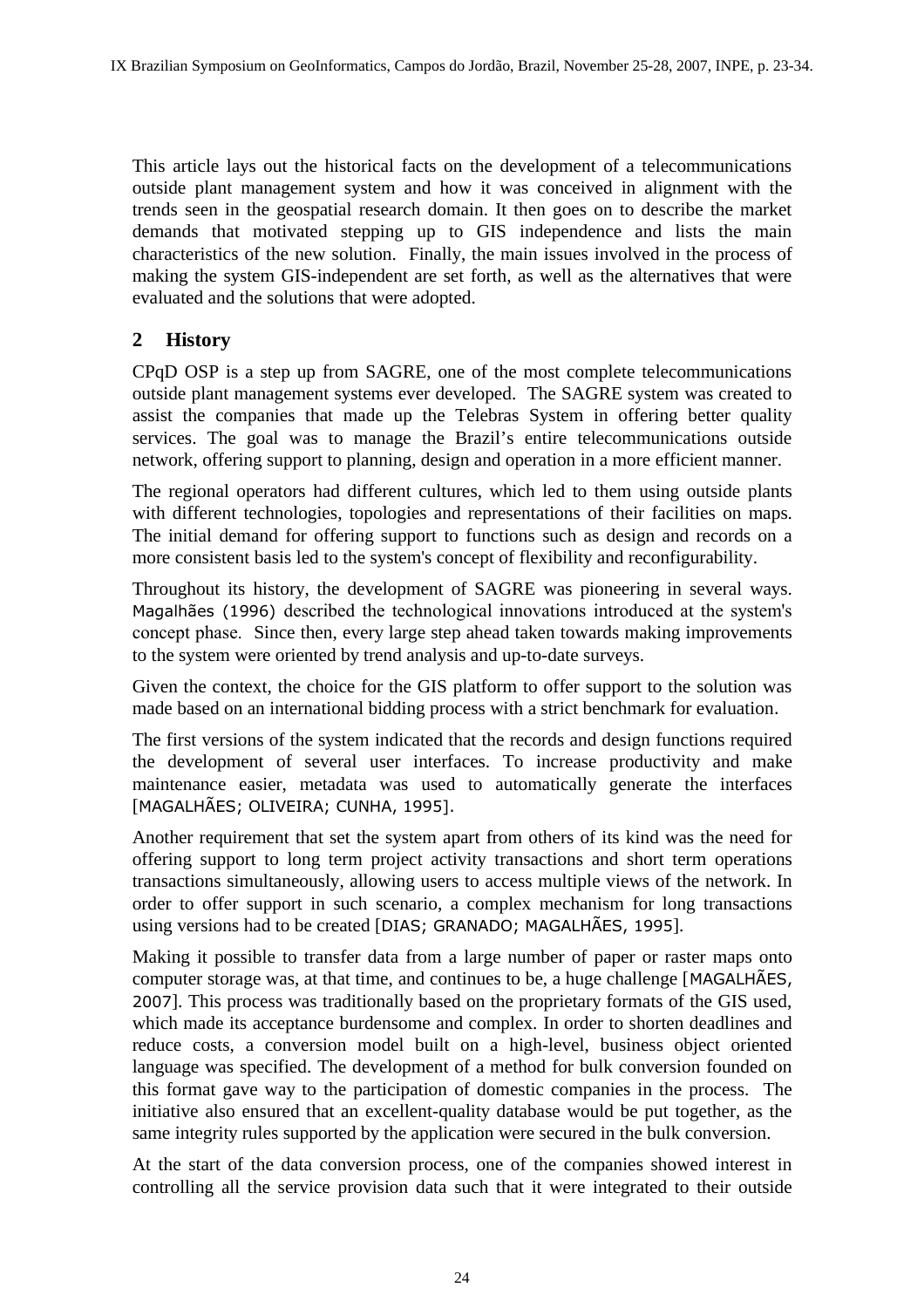plant records. To each new telephone installation was designated an ideal copper network using geographical criteria.

SAGRE then went on to become a critical mission system for Telesp, which was later acquired by Telefonica. Other operators, such as Sercomtel and GVT began similar procedures. Simultaneously, the design and inventory functions were upgraded to support Embratel's optical network architecture and to ensure that the Brasil Telecom and the others public phone regulation standards were met.

Integration of records data and that of service provision or other operational information is an excellent strategy, since it not only reduces operational process costs, but also allows the records database to be kept up-to-date on a constant basis.

The system is currently integrated to service order management, customer support and other systems, under environments with very different architectures. Previdelli e Magalhães [2002] describe some of the integration solutions taken, which go from file exchange queues to the use of message-oriented middleware or the provision of services in application server architecture.

Telefonica's outside plant is one of the largest existing spatial databases and includes the entire telephone network in the State of Sao Paulo. There are over 12,000,000 customers and 16,000,000 access lines in its records database. The provision of outside plant facilities is completely supported by the SAGRE system such that it is also integrated to several other operations support systems (OSS). This integration has lowered provision process costs by 40%. Over 200,000 service orders are processed monthly, and over 1,000,000 geographical inquiries are made [FARIAS; MAGALHÃES; PREVIDELLI, 2005].

Recently, management of project activities and the building of networks controlled by SAGRE were integrated into the company ERP. The integration has allowed for the costs of material and labor calculated automatically on project design to be used for the subcontractors payments. The phases involved in each endeavor are controlled in conjunction by the two systems. This way, the life span of projects has been reduced from weeks to days, and records updates have been ensured by eliminating backlog and as-built plants.

In early 2007, Telefonica received the Excellence Award for the Telecommunications Sector from GITA – Geospatial Information & Technology Association [GITA, 2007]. The award was granted in recognition to the quality and efficiency of integration and standardization of different operational procedures, which significantly brought down costs associated with these activities.

## **3 New Challenges**

The new business opportunities for outside plant management products indicate that the market is more competitive than ever. Usually, the telecom companies have highly diversified requirements due to the wide variety of network technologies, services offered and business models found in telecommunications operators. Generally, in order for the system to meet the needs of a new customer, major changes have to be made to its features.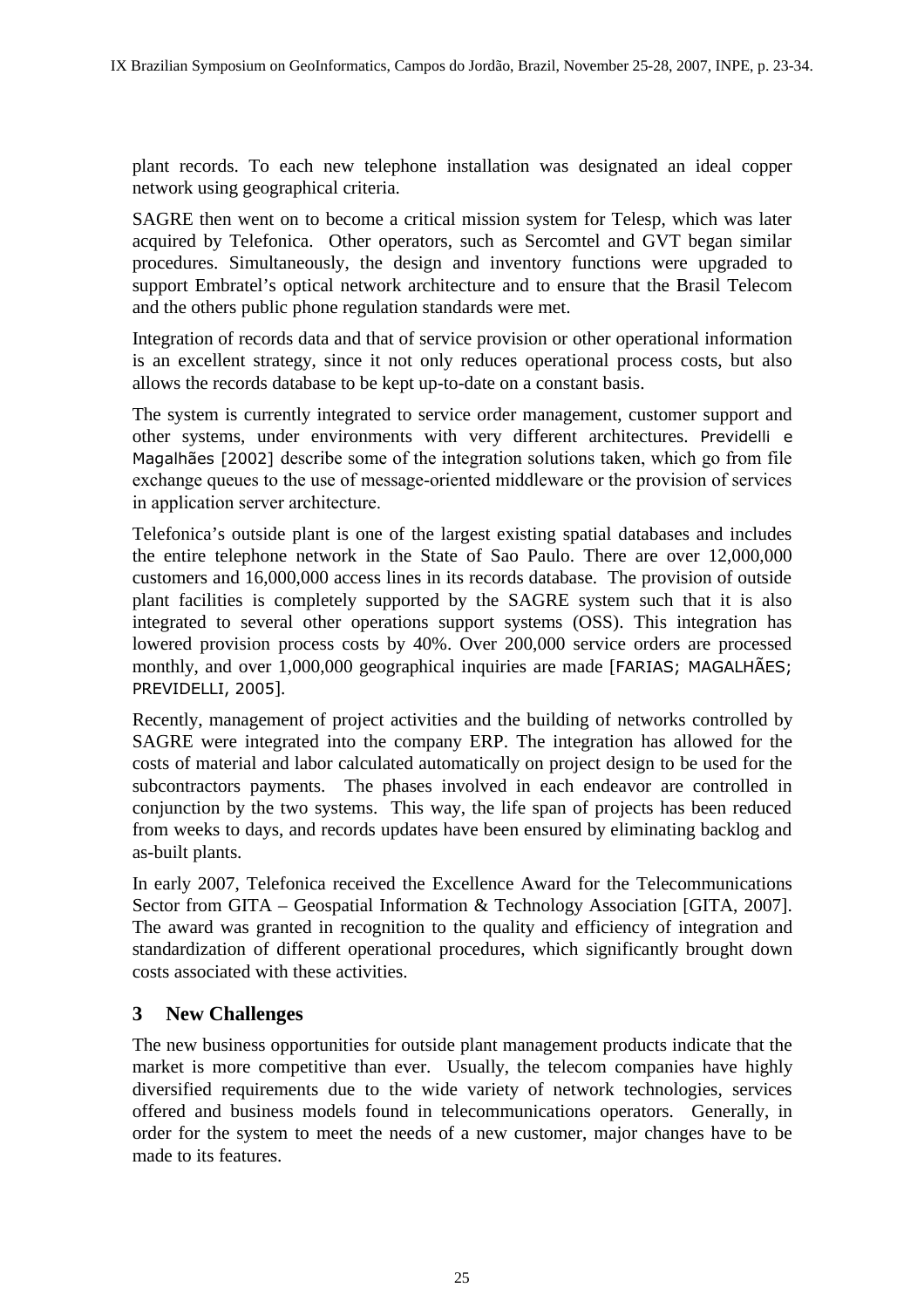Another important factor in the sale of a product of this sort is the diversity in the magnitude of customers. There is a demand for both operators with millions of terminals and those with a few thousand. In light of this, the platforms used for small operators cannot be as costly as those that offer the power and performance necessary for a bigger customer.

On the other hand, current customers also upgrade their networks and expand their catalog of products and services, requiring major maintenance to all of their operating systems in order to evolve. Converged networks are becoming a reality and need to be managed by systems that allow operational procedures to become more agile and more efficiently utilize the facilities available at the service provider's plant. Networks are heading towards a new architecture with the goal of providing integrated services, something that is currently being called Quad Play, which are based on IP technologies to provide Internet, TV, voice, data and video transmission.

CPqD has oriented one of its lines of research, and consequently, the solutions obtained in its products, to fulfil the needs created by this scenario. The strategy established to keep the SAGRE system competitive and able to cater to the wide array of functional and non-functional demands was the development of a new version with a new architecture. The requirements that guided the definition of the new solution, the CPqD OSP were:

- Allowing for process distribution;
- Performing in accordance with different volumes of data;
- Supporting large variations in the number of users;
- Making integration with external systems easier;
- Yielding low costs for development and maintenance;
- Allowing for new features to be added quickly and;
- Being independent of the GIS platform, SGBD and application server.

## **4 CPqD OSP – The New Solution**

#### **4.1 Architecture**

From the technological perspective, the CPqD OSP features the characteristics responsible for the success of the previous product but with new added concepts. As illustrated in [Figure](#page-4-0) 1, CPqD OSP has an n-layer architecture which is based on JavaEE [JAVA, 2007], Open Geospatial Consortium, Inc ® standards [OGC, 2007], RBAC [SANDHU et al., 1996] and LDAP [WAHL et al., 1997], allowing for more flexibility and scalability.

Each layer plays well defined roles and communicates with each other using XML [XML, 2006]. This independence allows the replacement of one layer without affecting the entire architecture.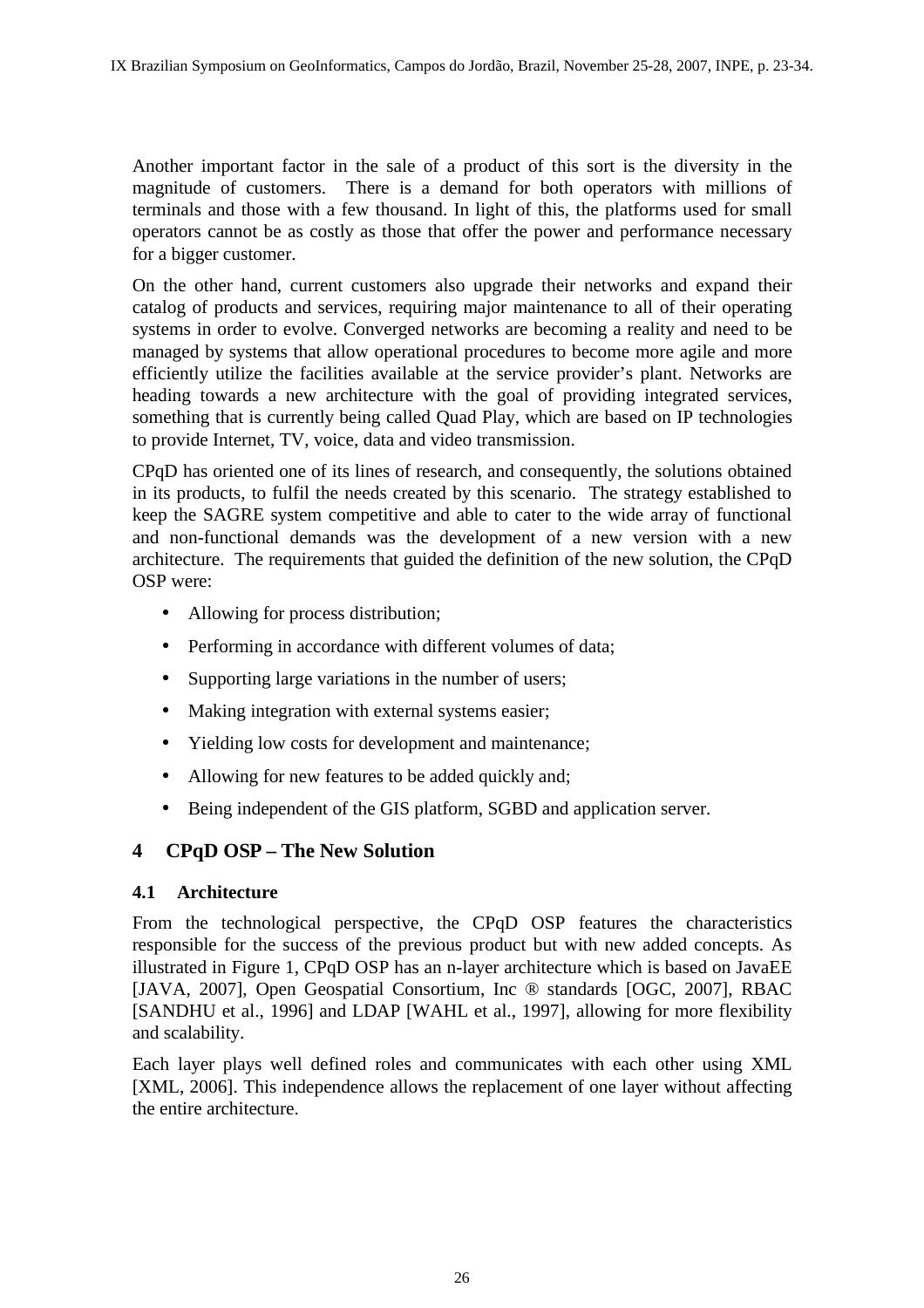

<span id="page-4-0"></span>**Figure 1: CPqD OSP Architecture**

The Presentation and Navigation layers reside on the client side; they can be either a desktop client, web or mobile device. The other layers are on the server side. Access layer is responsible for user access control. Users with different profiles can access specific services and geographic areas. The Transaction layer controls the transaction that takes place when a service is requested, until it is committed or rolled back. Development is concentrated mainly on the Rule and Business layers - the Application Layer - where the business rules are implemented. The Persistence layer uses an enterprise data source concept for technology independent data access.

On top of this architecture was developed a metadata based framework that makes it possible to create solutions in a quicker and more standardized fashion. The goal of using this framework is bringing the focus of the efforts involved in the development to where they truly belong in the creation of a product: describing the domain objects and the rules that control this universe.

SAGRE already made use of metadata to generate its user interfaces, but the OSP solution intensified its use by applying it to data conversion, interface formats and business rules.

Regarding data conversion, Weiss and Dias (2004) defined the TOPML, which is a Geography Markup Language [OGC GML, 2004] application plan, designed to describe data pertaining to a telecommunications outside plant in which geographical information plays an important role.

#### **4.2 Modules**

The packaging of CPqD OSP is made up of several different modules [\(Figure](#page-5-0) 2) that can be used separately or put together into different combinations, which allow for better suiting each customer's needs.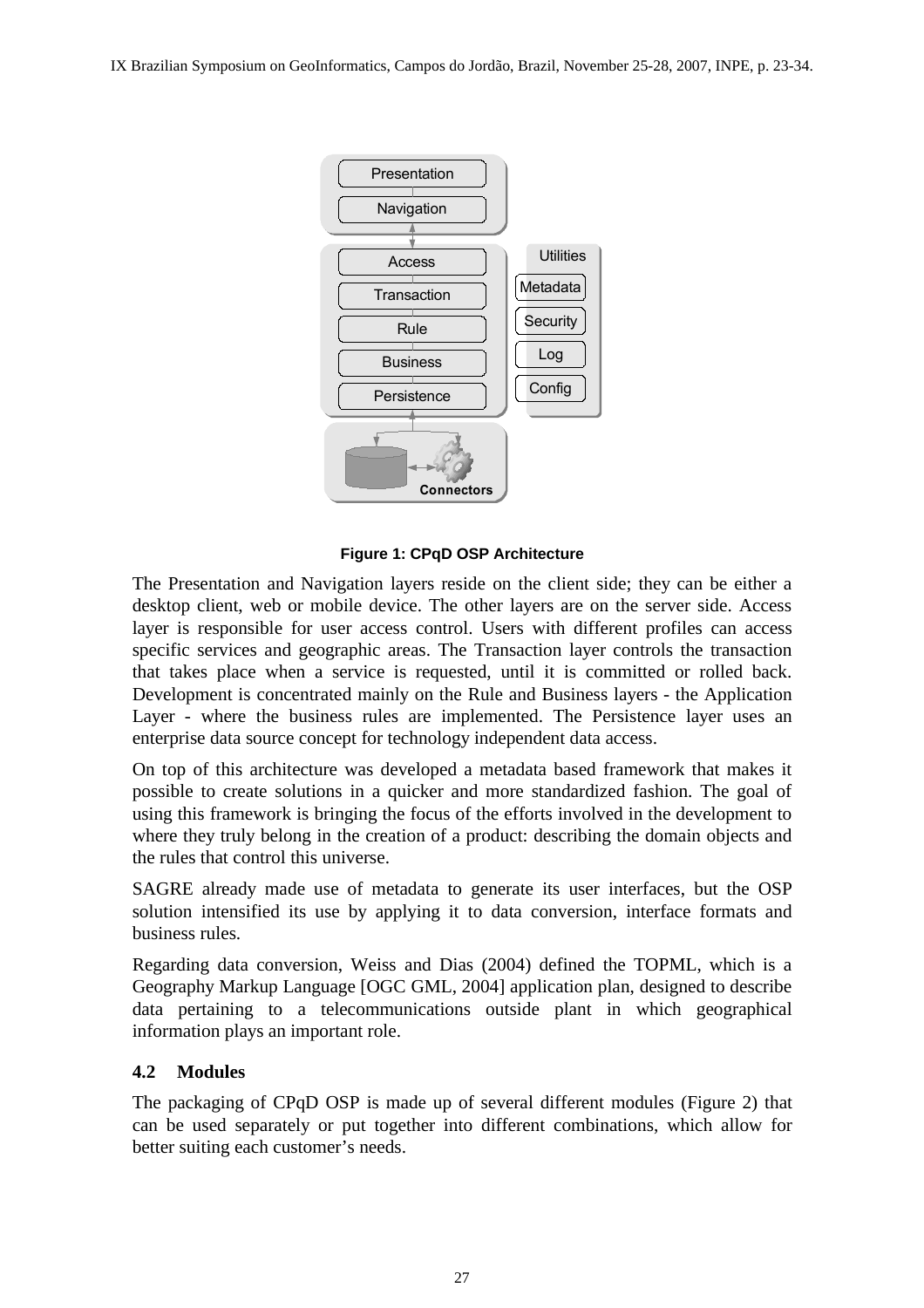

<span id="page-5-0"></span>**Figure 2: CPqD OSP Modules**

The Address component is responsible for the business rules and the persistence of address objects. It offers a very important service of geocoding, which consists in determining a geographical coordinate of an address from a text description.

Also offered are interfaces that represent addressing objects to the outside world and that are utilized in different contexts that demand a wide variety of data recovery services from the component. These interfaces are based on OGC specifications.

In this case, special attention should be drawn to the use of the Filter Encoding Implementation Specification standard [OGC FE, 2005], which defines a format for XML-based filter expressions. These filter expressions restrict property values in order to create a subassembly of a group of objects.

The Engineering operates on top of the very popular Autocad Map CAD/GIS tool [AUTODESK, 2007]. This module covers the main use cases of inventory data maintenance for the outside plant. The inventory includes the elements of the copper, coaxial and optical networks, as well as the elements used in the basic infrastructure for building networks.

This module also offers support to the project activities for network maintenance and expansion. The functionalities provide support to the transitions between the stages in the life cycle of the project and different business and persistence rules are ensured for objects that are part of a project. The address component is used by the engineering module to add locations to network equipment.

The third module, Operation, covers the main use cases of network resource provisioning and trouble management. The business rules involved in registration and maintenance of the products and services are also supported by it. Reference to network information from the provisioning point of view is also offered, as is support to algorithms that determine the feasibility of providing a service to a specific address. Address components are used to associate a network facility to the customer's parcel.

The New Generation Operations Systems and Software (NGOSS) [NGOSS, 2007] specifications, which offers means to assist communications service providers in managing their businesses, including the SID model [SID, 2007] for shared information and the eTom map of telecommunications processes [eTOM, 2005] were widely studied and used as guidelines for the development of these services [SCHMIDT et al., 2007].

As is true for the SAGRE, integration between the Engineering and Operation modules is a factor that sets the CPqD OSP solution apart from others. It allows for provisioning operations to act on current information while viewing the proposed modifications. Aside from this, network modification operations preserve the integrity of the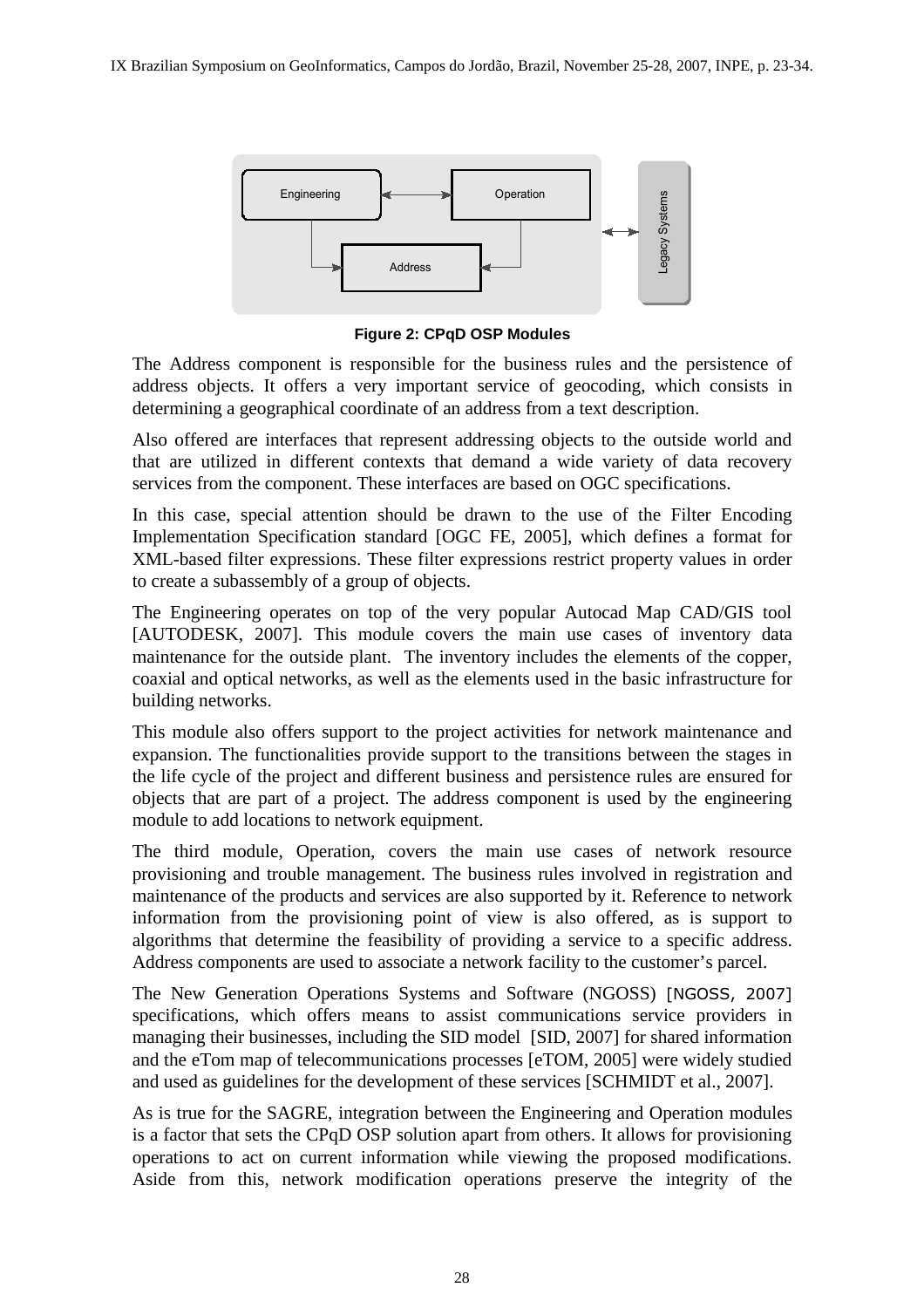provisioning data and can provide the information used for planning network cuts. Even though the modules are a part of the same solution, one of the new business requirements was that they offer the capability of being implemented independently.

The guidelines that oriented the development of CPqD OSP were independence from GIS and the use of open standards for interoperability. These requirements affect mainly the presentation and persistence layers. All of these features were highly challenging and will be discussed in detail in the next sections.

## **5 GIS Independence from Proprietary Mechanisms**

On the path to a solution for outside plant management independent of vendors proprietary solutions, the biggest challenge faced was, without a doubt, GIS independence. This did not come as a surprise, as this solution is strongly founded upon spatial information. The impact of this requirement fell upon several important components of the solution, such as the geographical data model, long transaction control, the client application and the rendering mechanism. For every component, several alternatives were analyzed using cost, deadline and architectural criteria. A presentation of the main characteristics of this study follows.

## **5.1 Persistence Model**

An important step for GIS independence consisted in adopting a persistence layer that made the application flexible so that it would support different geographical data models.

The use of a well-defined interface for manipulating geographical data makes the application independent of the means of persistence and changes made to the structure of the geographical data will not affect the application layer.

The spatial data interface defines a structure that describes a spatial object and standardizes access to this data type by the application.

Insertion, removal, modification and reference operations for any spatial object must be carried out in the persistence layer. These operations must read from the persistent means and generate an object that implements the spatial object interface and write onto the persistent means from a spatial object.

Independent alternatives were sought out for the spatial data interface and for the spatial data storage models.

#### **5.1.1 Storage models for spatial data**

The data model adopted presumes a geographical object's data being isolated according to its type. The alphanumerical information and spatial information are stored each in different entities. This allows for several graphical replicas to be represented without creating redundancy of alphanumerical information in the database.

The application of outside plant management commonly resorts to several layouts. Usually, these layouts are in planar coordinate system and the land base data is stored in other spatial coordinate system due to large areas being covered.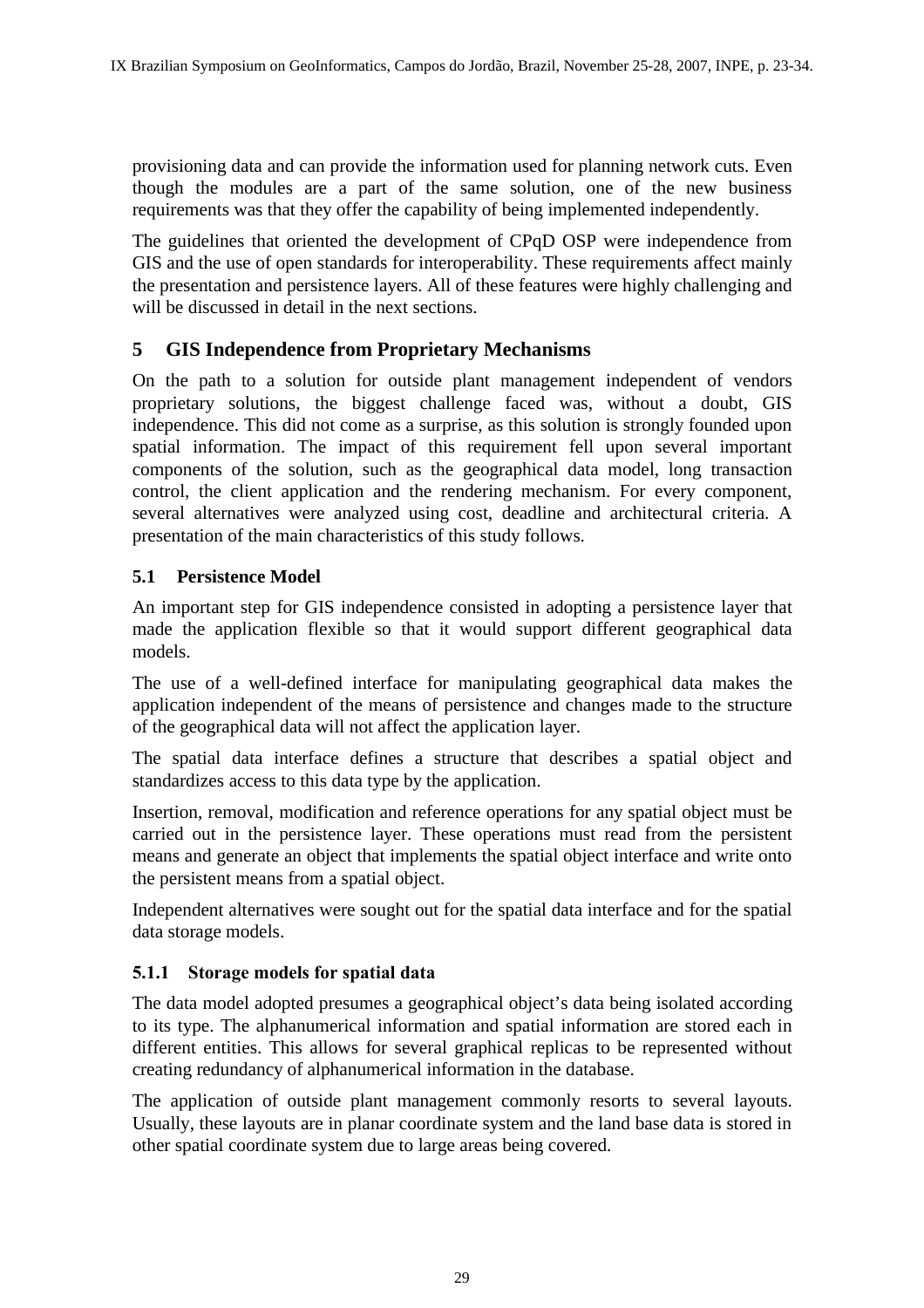

#### **Figure 3: Data Model**

#### **5.1.2 Geographical data manipulation interface**

For the representation of geographical data, the OGC specifications were quite natural and were followed in defining this interface. Some open source components offered OGC specifications, such as the GeoTools.

However, CPqD already had an interface implementation for the spatial data called SpatialObject, and some applications already made use of this interface. Implementation of SpatialObject made use of concepts very similar to those required for the generic interface. However, it would also be of interest to use the GeoTools library to read the data from the persistent means. A drawback is that the data read by GeoTools is stored in JTS component objects. The first alternative would be to create routines to convert a SpatialObject into a JTS component object and vice-versa. In this case, it would not be possible to develop objects with sub-features containing very complex geometries.

Re-using SpatialObject and making a few changes to its structure was also an option considered. The objects would store coordinates using JTS. It would then be possible to have sub-features with more complex geometries.

The second alternative allowed for more functionality. However, the first alternative was chosen, as it supported the use of sub-features, which was an important requisite, and lowered development costs. This decision was based on factors which indicated that future versions of GeoTools would no longer use JTS.

#### **5.2 Controlling long transactions**

The SAGRE solution supports a powerful long transaction mechanism based on version control. However, it is native of the GIS used. Since the goal of the CPqD OSP solution was to be independent from GIS, a new mechanism had to be implemented. The challenge was big, seen as the users would not like to be delivered a product with functionalities that were inferior to those offered by the previous version of the product.

The first alternative examined consisted in implementing all of the project control functionalities as well as version support, similarly to SAGRE. This would, however, be very expensive. In this context, the use of a few available version control components was examined. However, a mandatory requisite was that the project views could be made available in the main base during the engineering phase, before the project was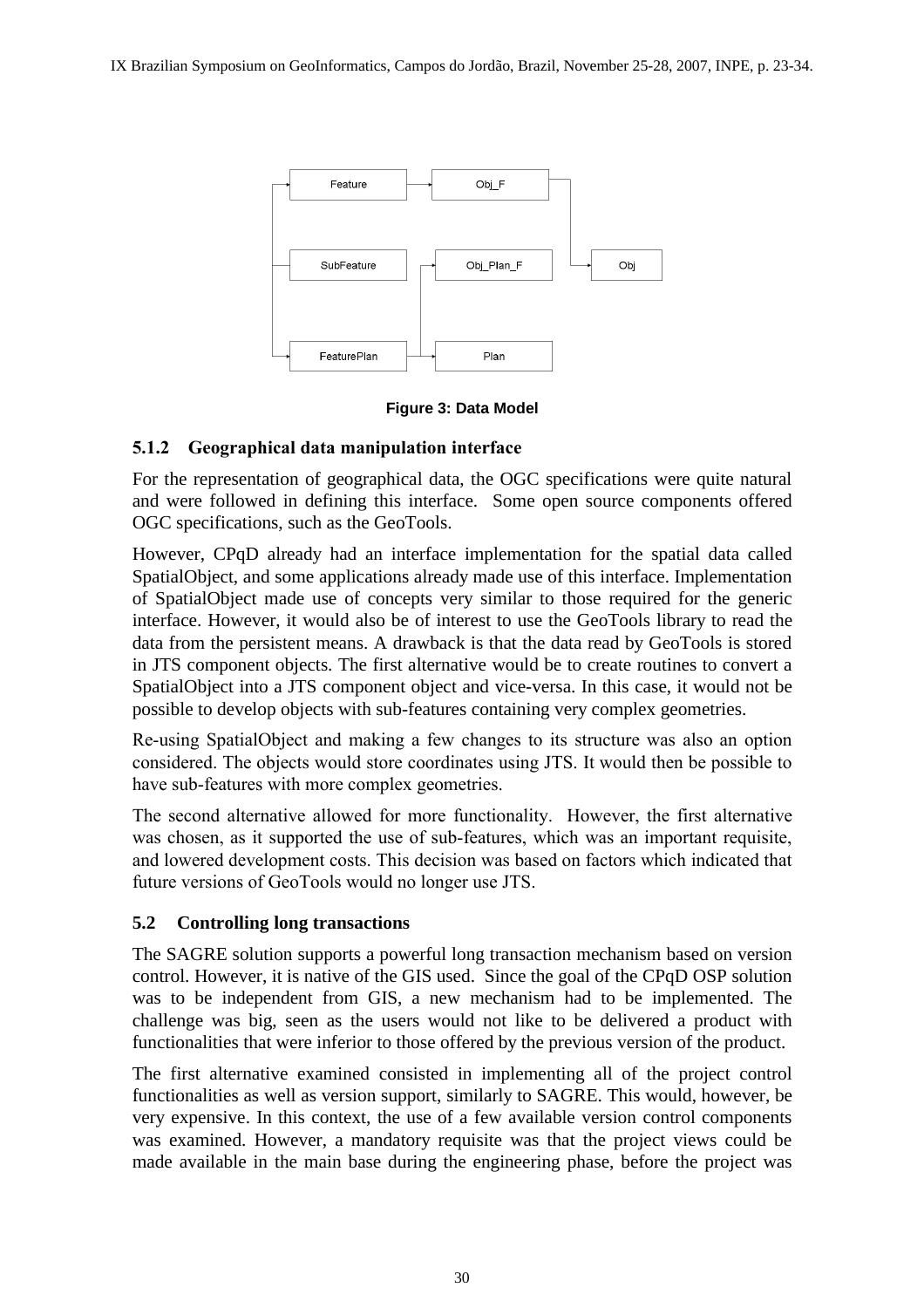constructed. The components studied do not offer this facility and developing it based on version mechanisms supported elsewhere would be a risk.

An approach combining cost and offered functionalities was taken for the version mechanisms development. The choice made was to develop a simplified model of project modification control, with which every operation carried out on an object is stored in the same version. Dependencies between objects is less sophisticated than that developed for SAGRE; for example, when an object depends on another it is not possible to determine what change motivated the dependency.

However, the simplified mechanism meets the current needs; its development and maintenance were less complex and it can be easily upgraded in case functionalities offered by a control based on a transaction version becomes necessary.

#### **5.3 Flexibilization of the Engineering Module Client Application**

To put it in general terms, the client application carries out the mediation and control of the flow of information between the attribute manager, the map and the application server.

It features functionalities that retrieve geographical data from the map and sends it to the application server and vice-versa. In order to achieve this, a specific client application must be developed depending on the front-end used to represent the geographical data. This is therefore one of the solution's section that is affected most by the requisite of being independent from GIS.

The OGC defines the Web Map Service [OGC WMS, 2004] and Web Feature Service [OGC WFS, 2005] for geographical data exchange between a server and a client application.

The WMS service is a way to produce maps from geo-referenced data and carry out queries on its attributes from information coming in simultaneously from multiple heterogeneous remote servers. The map is the visual representation of the geospatial information, and not the information itself.

The WFS allows a client to retrieve and update geospatial data encoded in Geography Markup Language (GML) from multiple Web Feature Services. The specification defines interfaces for data access and manipulation operations on geographic features, using HTTP as the distributed computing platform. Via these interfaces, a Web user or service can combine, use and manage geodata -- the feature information behind a map image -- from different sources.

A standardized interface had to be defined for the client application just as for the other features of the OSP solution. Both of the specifications mentioned were used in different contexts.

#### **5.4 Rendering**

The process of generating a graphical representation of an object is also called rendering. In order for the GIS independence to be fulfilled, it was also necessary to seek out alternatives to the development of a feature rendering module that could be used alongside several graphical devices.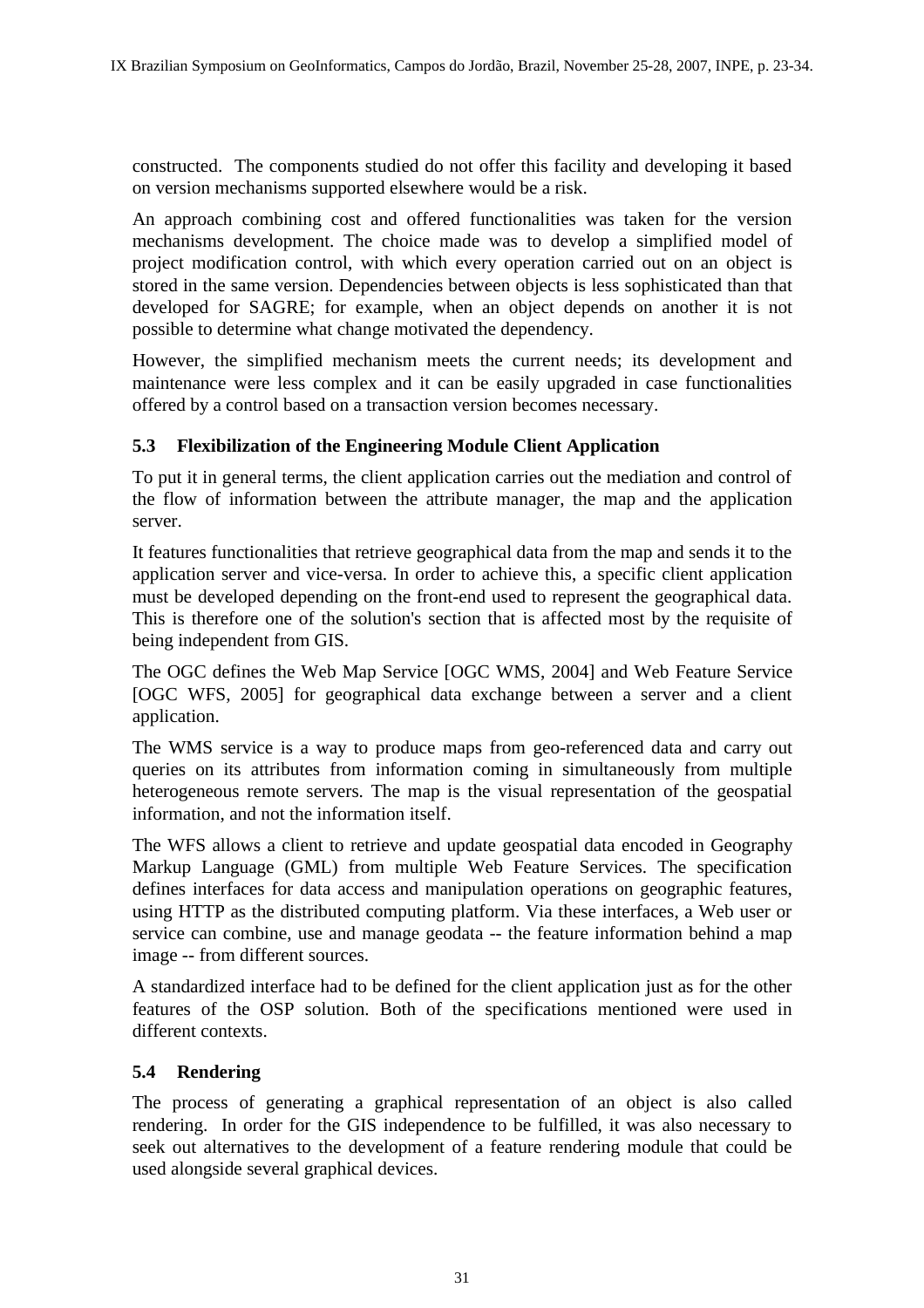Apart from that, it is quite common for users of a GIS based solution to want to adapt symbols to the visual standards used in their organization. Therefore, the rendering solution also had to be prone to this kind of customization being made by users in their own environments.

It was observed that the drawing process had to be divided into at least two stages to represent objects in different devices, ensuring that the code of rules for rendering could be re-utilized after devices were replaced. The first stage would contain all of the rules on how to draw an object, with no connection to the device on which the drawing would be presented. It was necessary to assume the existence of a group of devices on which previously defined shapes referenced by names could be represented, even if the method for obtaining the representation differed between devices in the group. Therefore, it was presumed that simple entities such as text, lines, polygons and symbols could be represented on any graphical device.

The output of the first stage is a set of entities or drawing primitives called design logical entities, and are not associated to any graphical device. These entities have to be submitted to a process of translation in order to be displayed on the device in question. The translation module, which is device dependant, is called a driver.

Part of the rendering process is run on the server-end, while the rest is run on the clientend. Server processing is responsible for generating the design logical entities, such as defining lines, points, colors and other elements that make up an object. The client is then responsible for transforming logical entities into design entities and has the code specific to the device on which the drawing will be generated. The figure below illustrates how the rendering module works.



**Figure 4: Rendering Module Components**

The language adopted for the description of the logical entities was the Styled Layer Descriptor [OGC SLD, 2007], which is an OGC specification for the rendering of features. This standard can be used in any context where there is a need for flexibility on the way objects are displayed and allows for declarative customization.

This standard was chosen for having consolidated characteristics and for representing the results of the experiences of several georeferencing specialists. Besides this, there are open source implementations for its reading and rendering capabilities. However, SLD does not completely suit the needs of the project and an extension of the standard was developed.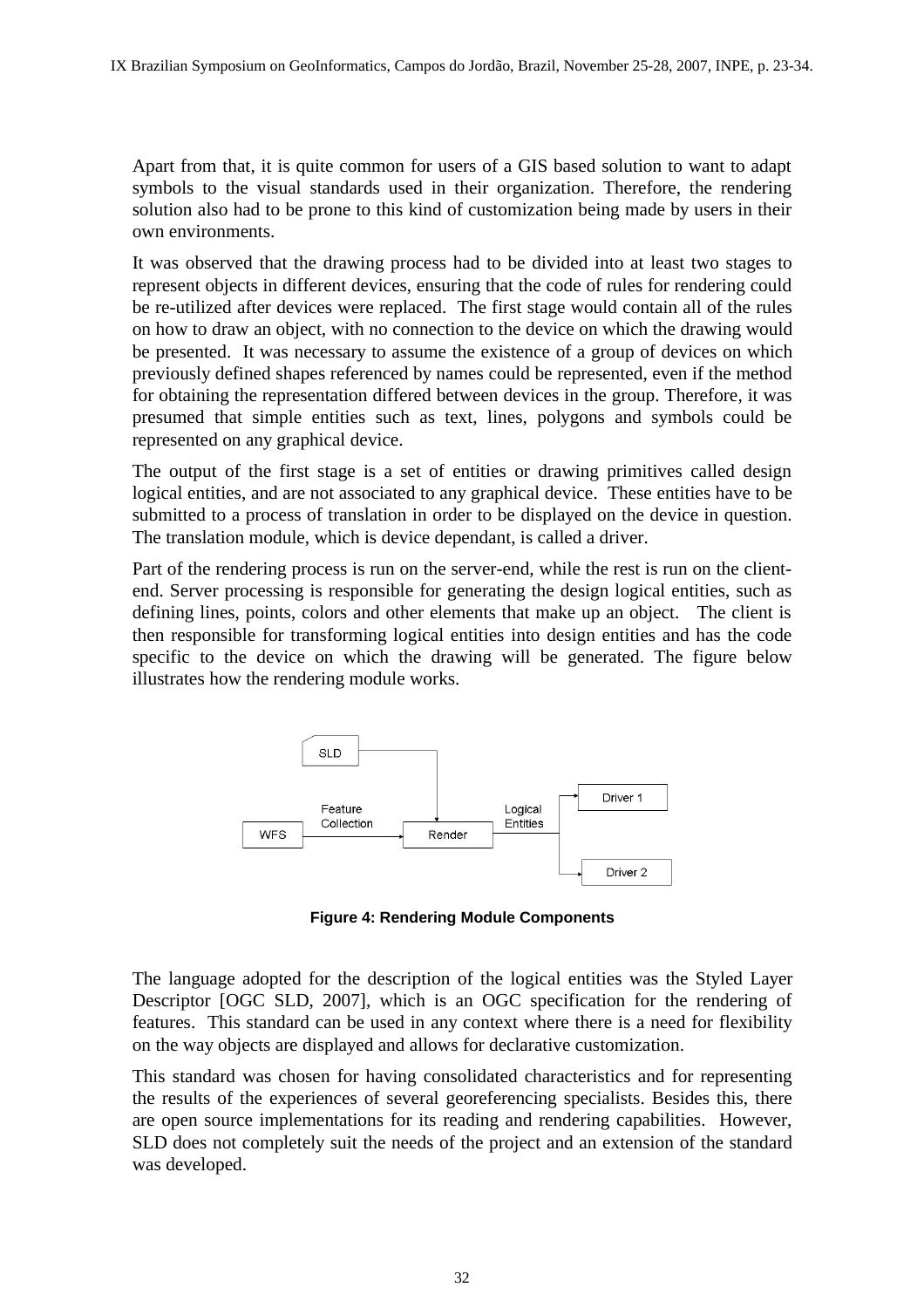Breaking away from the standard makes it difficult to use the tools available on the market that rely on SLD. However, the greatest advantage to this approach is the flexibility for altering post-implementation rendering aspects, enabling users to better customize their own symbols.

## **6 Conclusion**

The changes made to an outside plant management system in order to make it GIS independent have been presented. This is a costly and demanding effort, but this project has proven it feasible.

It was also made clear that the creation of well defined interfaces outlining the functionalities strongly linked to GIS alongside the adoption of interoperability standards are generally the least expensive and most efficient way to achieve this goal.

## **7 Acknowledgments**

A major portion of this article was obtained from internal reports written by the staff at the CPqD's Outside Plant Systems Management, which is comprised of dedicated and highly competent professionals. The technological evolution of a system of such magnitude taking place alongside support and maintenance of critical mission environments is only made possible by the brilliance and team effort of this group.

The authors wish to thank FUNTTEL (Fundo para o Desenvolvimento Tecnológico das Telecomunicações) for their support to this work through Triple Play Project.

## **8 References**

- AUTODESK (2007) Autodesk, Inc., Autocad Map. http://www.autodesk.com/autocadmap.
- DIAS, E.; GRANADO, S.; MAGALHÃES, G. (1995) "Uso de Versões na Garantia de Consistência em Ambientes Mistos de Projetos e Operação" Anais do X Simpósio Brasileiro de Banco de Dados. Recife, p. 321 - 334.
- ESSID, M.; BOUCELMA, O. (2004) "Mediated Geographic Web Feature Service. Anais do Brazilian Symposium On Geoinformatics", Inpe, p. 331 - 342.
- eTOM (2005) "Enhanced Telecom Operations Map (eTOM) The Business Process Framework" GB921 v.6.1 - Release 6.0 edition TM Forum.
- FARIAS, M.; MAGALHÃES, G.; PREVIDELLI, C. (2005) "Geospatial Database for Operations and Engineering" Oracle Spatial User Conference. http://www.oracle.com/technology/products/spatial/htdocs/spatial\_conf\_0503\_idx.
- GITA (2007) "Telefonica S.A. Receives GITA's Excellence Award" [http://gita.org/resources/news/press\\_releases/3\\_2007-excellence\\_tsa.asp.](http://gita.org/resources/news/press_releases/3_2007-excellence_tsa.asp)
- JAVA (2007) Sun Microsystems, Inc. http://www.sun.com/java.
- MAGALHÃES, G.; OLIVEIRA, J.; CUNHA, C. (1995) "Métodos de Objetos para Construção de Interfaces Visuais Dinâmicas" Anais do IX Simpósio Brasileiro de Engenharia de Software. Recife, p. 143 - 158.